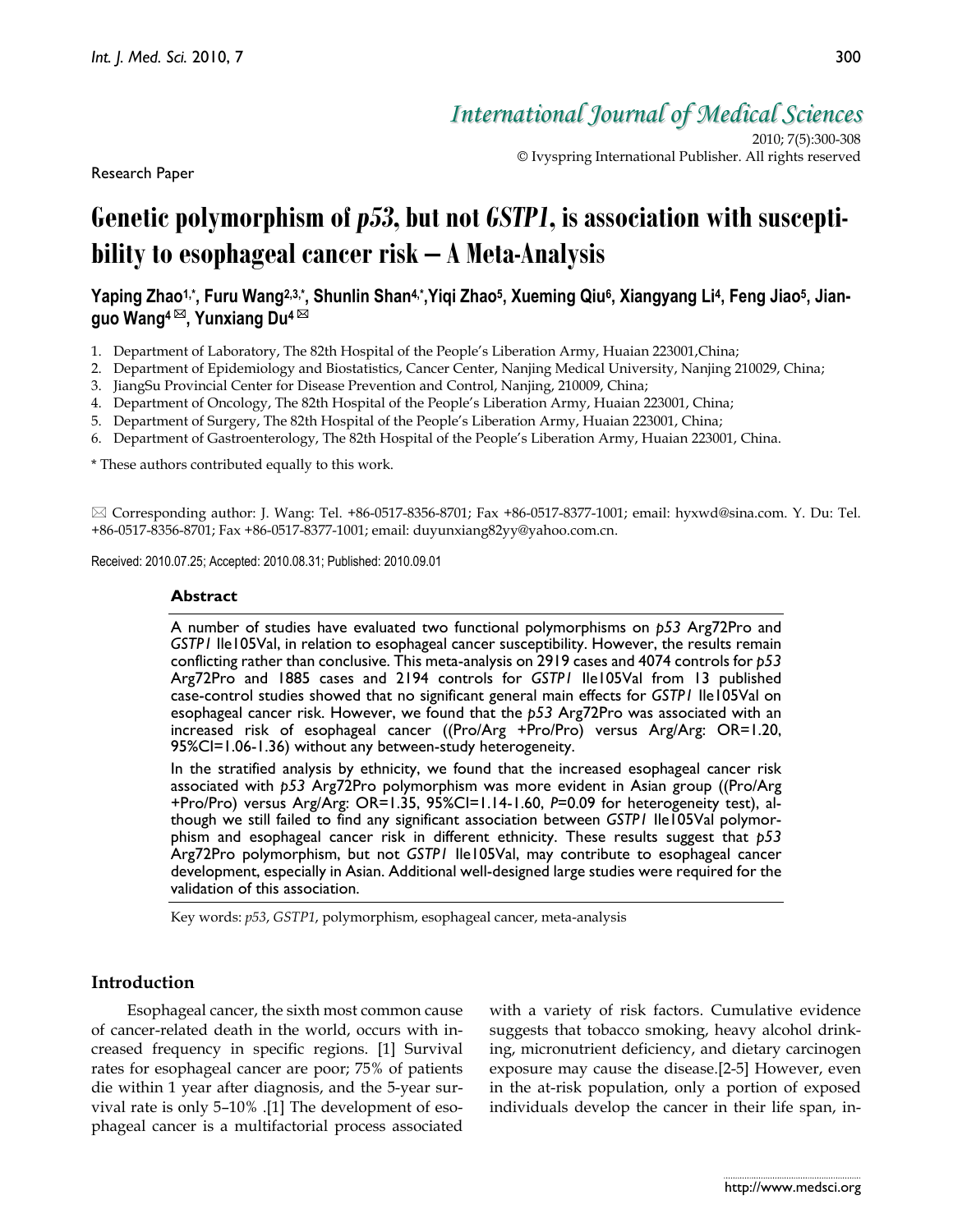dicating that there may be important genetic basis rendering such individuals susceptible to the disease.

The tumor-suppressor gene *p53* is important for cellular growth control once the DNA is subject to damage or mutation and arrests the cell cycle in the G1 phase to allow DNA repair or apoptosis.[6] Its mutation is widely detected in all types of cancer, including esophageal cancer.[6,7] It is now clear that disruption of *p53* pathway, such as through inactivating *p53* mutations, is associated with the formation and progression of malignancies. For example, it has been shown that >50% of human tumors have inactivating *p53* mutations.[8]

Glutathione S-transferase P1 (*GSTP1*) is quantitatively the most important GST isoform in normal esophageal epithelium.[9] *GSTP1* expression, *GSTP1* mRNA levels, glutathione content and GST enzyme activities are all reduced in BE (Barrett esophagus) compared with normal esophageal epithelium.[9-13] Because accumulating evidence indicates *p53* and *GSTP1* play central role in cancer formation and progression, one may reason that functional single nucleotide polymorphisms in these genes might render the carrier susceptible to cancer, including esophageal cancer.

It was reported that the *p53* gene is polymorphic and among its single nucleotide polymorphisms, a G>C change at codon 72 (rs1042522) results in Arg>Pro amino acid substitution.[14] Although both variants are morphologically wild-type, the Pro/Pro genotype is less effective in suppressing cellular transformation.[15] Several studies have reported that the *p53* codon 72 polymorphism may be associated with tumor susceptibility to a variety of cancers recently.[16-18] The *GSTP1* gene displays a polymorphism, an A>G change at codon 105, resulting in an Ile-to-Val substitution (rs1695), which alters the enzymatic activity of the protein.[18] This has been suggested as a putative high-risk genotype in various cancers.[19] Therefore, it's reasonable to hypothesize that the *p53* Arg72Pro and *GSTP1* Ile105Val polymorphisms may functionally related to the risk of esophageal cancer.

A number of molecular epidemiology studies have been conducted to examine the association between *p53* Arg72Pro, *GSTP1* Ile105Val polymorphisms and esophageal cancer susceptibility [19-33], but the results remain inconsistent. To estimate the overall risk of *p53* Arg72Pro, *GSTP1* Ile105Val associated with esophageal cancer risk and to quantify the potential between-study heterogeneity, we conducted a meta-analysis on 13 published case-control studies with 2919 cases and 4074 controls for *p53* Arg72Pro and 1885 cases and 2194 controls for *GSTP1* Ile105Val.

### **Materials and Methods**

**Identification and Eligibility of Relevant Studies.** We attempted to include all the case-control studies published to date on the association between *p53 Arg72Pro*, *GSTP1* Ile105Val polymorphisms and esophageal cancer risk. Eligible studies were identified by searching the electronic literature PubMed for relevant reports (last search update February 2010, using the search terms "*p53*", "polymorphisms" and "esophageal cancer"; "*GSTP1*"*,* "polymorphisms" and "esophageal cancer"). Additional studies were identified by hands-on searches from references of original studies or review articles on this topic. If studies had partly overlapped subjects, only the one with a larger and/or latest sample size was selected for the analysis.

**Data Extraction.** Two investigators independently extracted data and reached a consensus on all of the items. Data extracted from these articles included the first author's name, year of publication, country of origin, ethnicity, number of cases and controls, genotype frequencies for cases and controls.

**Meta-Analysis.** The risk of esophageal cancer associated with *p53* Arg72Pro, *GSTP1* Ile105Val polymorphisms were estimated for each study by odds ratio (OR) with 95% confidence intervals (95%CI). For all studies, we evaluated the risk of the variant genotypes (Pro/Pro, Val/ Val), compared with the wild-type genotype (Arg/Arg, Ile/ Ile). Then we calculated the ORs of the polymorphisms, using both dominant and recessive genetic models of the variant 72Pro and 105Val alleles. In addition, we conducted stratification analysis by ethnicity. The  $\chi^2$ -based Q statistic test was used for the assessment of heterogeneity, and it was considered significant for *P* < 0.05. We used the fixed-effects model and the random-effects model based on the Mantel-Haenszel method and the DerSimonian and Laird method, respectively, to combine values from each of the studies. When the effects were assumed to be homogenous, the fixed-effects model was then used; otherwise, the random-effects model was more appropriate. We also computed the power of the selected studies by using the DSTPLAN4.2 software, in order to assess the probability of detecting an association between *RANTES* polymorphisms and asthma at the 0.05 level of significance, assuming a genotypic risk of 2.0 and 1.5. The Egger's test and inverted funnel plots were utilized to provide diagnosis of publication bias (Linear regression analysis, ref.[34] All analysis was done by using the Statistical Analysis System software (v.9.1.3, SAS Institute, Cary, NC) and Review Manage (v.4.2). All the *P* values were two-sided.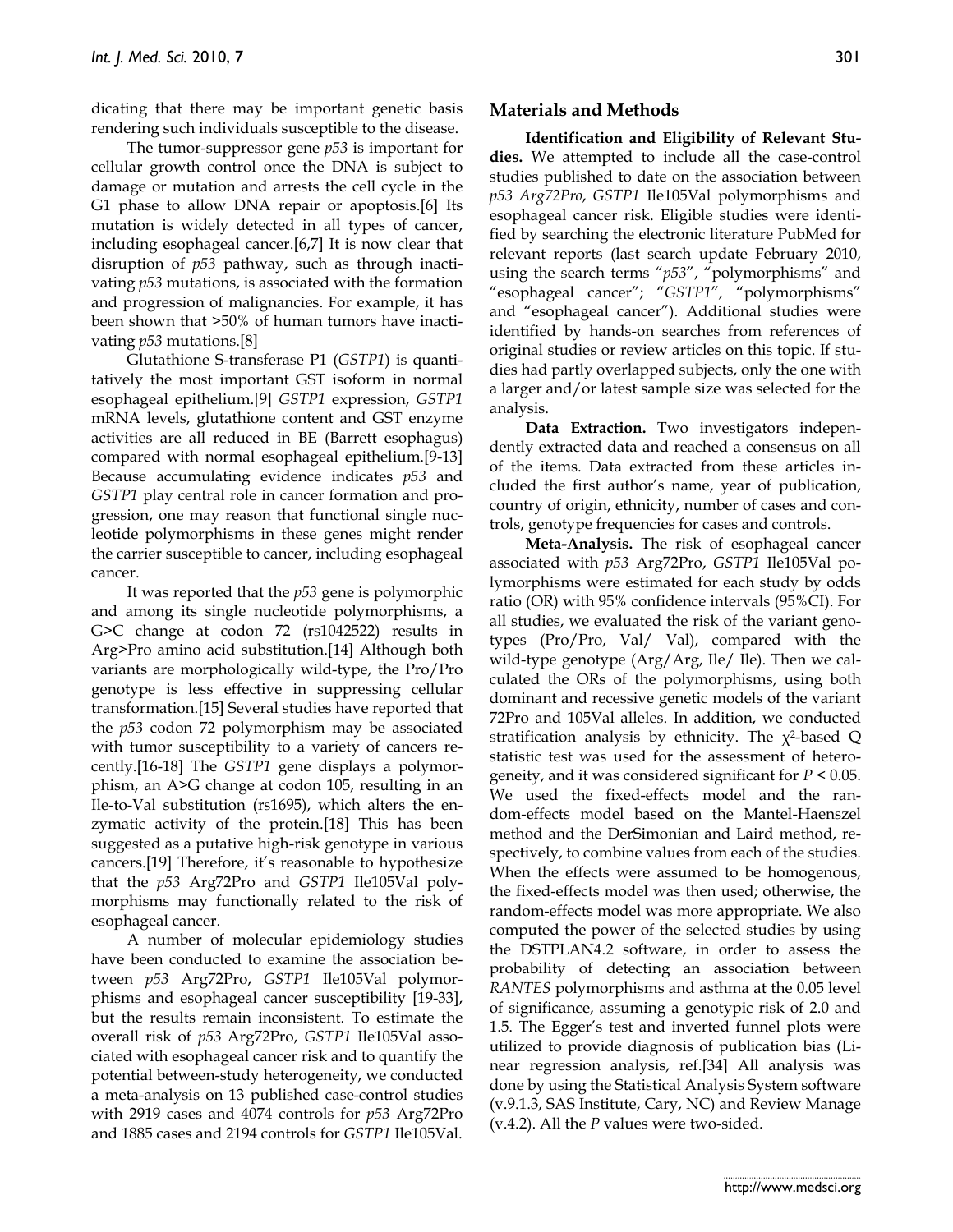### **Results**

The selected study characteristics are listed in Table 1 and Table 2. All studies indicated that the distributions of two polymorphism's genotypes in the controls were both consistent with Hardy-Weinberg equilibrium except for one study [26]for *p53* Arg72Pro, and one studies [21] for *GSTP1* Ile105Val. Considering the representation of samples, which may directly result in untruthful effect, we excluded these studies [21,26] with a departure from Hardy-Weinberg equilibrium from our analysis. As a result, 6 case-control studies (2919 cases and 4074 controls) for *p53* Arg72Pro and 9 studies (1885 cases and 2194 controls) for *GSTP1* Ile105Val were available for this meta-analysis. The minor Pro allele (for *p53* Arg72Pro) and Val allele (for *GSTP1* Ile105Val) frequency (MAF) were 0.44 and 0.20 for Asian studies, while around 0.60 and 0.32 for Mix and Caucasus populations, respectively.

**Table 1**. Characteristics of published studies on *p53*Arg72Pro included in the meta-analysis

| Author (ref*) | Year | Origin        | Ethnicity | <b>SNP</b><br>site     | Sample size<br>(case/control) | <b>HWE MAF</b>       | in controls | Genotypic ORs <sup>&amp;</sup><br>Power $(\%)$ + |        |          |
|---------------|------|---------------|-----------|------------------------|-------------------------------|----------------------|-------------|--------------------------------------------------|--------|----------|
|               |      |               |           |                        |                               |                      |             | homozygotes/<br>heterozygotes                    | OR>1.5 | OR > 2.0 |
| Lee $[M[22]$  | 2000 | China(Taiwan) | Asian     | p53 Arg72Pro           | 90/254                        | $0.427$ 0.40         |             | 2.56/1.86                                        | 37.5   | 80.2     |
| $V$ os M[23]  | 2003 | South Afican  | African   | p53 Arg73Pro           | 73/115                        | $0.216$ 0.41         |             | 0.44/0.96                                        | 27.0   | 63.5     |
| Hong $Y[24]$  | 2005 | China         | Asian     | $p53$ Arg74Pro         | 758/1420                      | $0.105$ 0.44         |             | 1.77/0.99                                        | 99.4   | 100.0    |
| Cai L[25]     | 2006 | China         | Asian     | p53 Arg75Pro           | 204/389                       | $0.107$ 0.47         |             | 2.25/1.43                                        | 64.8   | 97.7     |
| Yang $W[26]$  | 2008 | China         | Asian     | p53 Arg76Pro           | 435/550                       | $0.000 \,   \, 0.32$ |             | 0.39/0.07                                        | 86.0   | 100.0    |
| $Liu$ G[27]   | 2009 | United States |           | Caucasian p53 Arg77Pro | 302/453                       | $0.066$ 0.26         |             | 1.05/01.18                                       | 70.6   | 99.2     |
| Canova C[19]  | 2009 | European      |           | Caucasian p53 Arg78Pro | 1492/1443                     | $0.660$ 0.73         |             | 1.00/0.95                                        | 99.6   | 100.0    |

\* The ref was referred to the reference numbers in this study.

& data from the same source, so selected by the latest sample size.

# NA: Not available.

& Genotypic odds ratios for homozygotes and heterozygotes.

† Power was calculated by the DSTPLAN4.2 software with MAF in controls as the frequency of risk factor, OR was selected 1.5 and 2.0 as the relative risk and а=0.05 as the significance.

| <b>Table 2.</b> Characteristics of published studies on GSTP11 le105Val included in the meta-analysis |
|-------------------------------------------------------------------------------------------------------|
|-------------------------------------------------------------------------------------------------------|

| Author (ref*)                                      |      | Year Origin   | Ethnicity | <b>SNP</b><br>site | Sample size<br>(case/control) |              | <b>HWE MAF</b><br>in controls | Genotypic ORs <sup>&amp;</sup> | Power $(\%)$ †    |               |
|----------------------------------------------------|------|---------------|-----------|--------------------|-------------------------------|--------------|-------------------------------|--------------------------------|-------------------|---------------|
|                                                    |      |               |           |                    |                               |              |                               | homozygotes/<br>heterozygotes  |                   | OR>1.5 OR>2.0 |
| Lin $DX*[28]$                                      | 1998 | China         | Asian     | GSTP1<br>Ile105Val | 42/36                         | $0.359$ 0.24 |                               | 0.25/0.83                      | 12.3              | 28.9          |
| Morita S[29]                                       |      | 1998 Japan    | Asian     | GSTP1<br>Ile106Val | 66/164                        | $0.412$ 0.16 |                               | 0.26/0.19                      | 19.2              | 49.2          |
| van Lieshout EM[30] 1999 The Netherlands Caucasian |      |               |           | GSTP1<br>Ile107Val | 34/247                        | 0.739 0.23   |                               | 3.65/3.44                      | 16.4              | 40.7          |
| Tan W <sup>&amp;</sup> [31]                        |      | 2000 China    | Asian     | GSTP1<br>Ile108Val | 150/150                       | $0.616$ 0.22 |                               | 1.47/0.89                      | 33.5              | 77.1          |
| Lee $[M[22]$                                       | 2000 | China(Taiwan) | Asian     | GSTP1<br>Ile109Val | 90/254                        | NA#          | NA#                           | NA#/NA#                        | $NA$ <sup>#</sup> | NA#           |
| Casson AG[21]                                      | 2003 | Canada        | Caucasian | GSTP1<br>Ile110Val | 45/45                         | $0.019$ 0.29 |                               | 0.78/2.51                      | 14.6              | 35.1          |
| Roth MJ[32]                                        |      | 2004 China    | Asian     | GSTP1<br>Ile111Val | 131/454                       | $0.057$ 0.22 |                               | 0.79/0.88                      | 43.0              | 88.2          |
| Casson AG[20]                                      |      | 2006 Canada   | Caucasian | GSTP1<br>Ile112Val | 56/95                         | $0.834$ 0.35 |                               | 2.22/1.36                      | 21.7              | 52.7          |
| Cai L[25]                                          | 2006 | China         | Asian     | GSTP1<br>Ile113Val | 204/393                       | $0.872$ 0.18 |                               | 0.46/0.93                      | 48.4              | 92.6          |
| Murphy SJ[33]                                      | 2007 | Irish         | Caucasian | GSTP1<br>Ile114Val | 207/223                       | $0.201$ 0.36 |                               | 0.99/0.93                      | 54.0              | 94.4          |
| Canova C[19]                                       | 2009 | European      | Caucasian | GSTP1<br>Ile115Val | 1471/1405                     | $0.330$ 0.32 |                               | 0.97/1.13                      | 99.9              | 100.0         |

\* The ref was referred to the reference numbers in this study.

& data from the same source, so selected by the latest sample size.

# NA: Not available.

&Genotypic odds ratios for homozygotes and heterozygotes.

† Power was calculated by the DSTPLAN4.2 software with MAF in controls as the frequency of risk factor, OR was selected 1.5 and 2.0 as the relative risk and а=0.05 as the significance.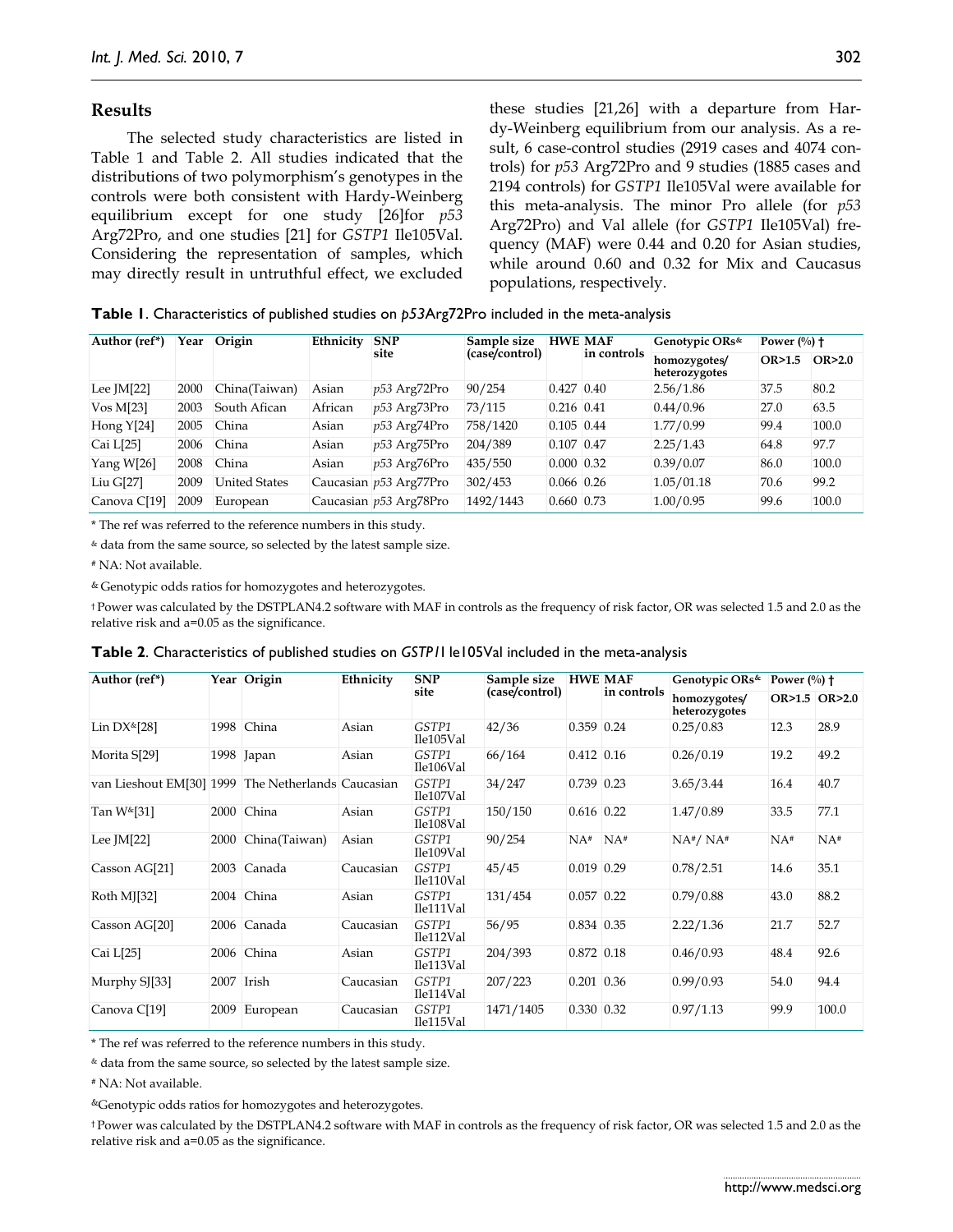As shown in Table 3, the variant homozygote (Pro/Pro) for *p53* Arg72Pro was associated with a significantly increased risk of esophageal cancer (Pro/Pro versus Arg/Arg: OR=1.43, 95%CI=1.23-1.68; P = 0.10 for heterogeneity test) compared with wild-type homozygote (Arg/Arg). We also found significant main effects in the dominant genetic model ((Pro/Arg +Pro/Pro) versus Arg/Arg: OR=1.20, 95%CI=1.06-1.36; P = 0.08 for heterogeneity test; Table 3 and Figure 1). However, we failed to find any significant main effects for *GSTP1* Ile105Val on esophageal cancer risk in different genetic models tested (Table 3 and Figure 2).

We further performed stratified analysis according to ethnicity (Asian and Mixed/ Caucasian group). As shown in the Table 4, we found that the increased esophageal cancer risk associated with *p53* Arg72Pro polymorphism was more evident in Asian ((Pro/Arg +Pro/Pro) versus Arg/Arg: OR=1.35, 95%CI=1.14-1.60, *P*=0.09 for heterogeneity test). Unfortunately, we still failed to find any significant association between *GSTP1* Ile105Val polymorphism and esophageal cancer risk in different ethnicity.

We used Funnel plot and Egger's test to access the publication bias of literatures. As shown in Fig. 3 A, the shape of the funnel plots seemed nonsymmetrical in the dominant genetic model for the *p53* Arg72Pro, suggesting that there was significant publication bias. Egger's test was used to provide statistical evidence. As a result, the publication bias was observed slightly for  $p53$  Arg72Pro (t=4.55, P = 0.01) but was disappeared (t=1.35,  $P = 0.25$ ) when we excluded the study [26] departure from Hardy-Weinberg equilibrium. No publication bias was observed for *GSTP1* Ile105Val ( $t=1.13$ ,  $P = 0.29$ ), we also excluded the study [21] departure from Hardy-Weinberg equilibrium and still did not found any publication bias for  $28C/G$  (t=0.90, p=0.39).

**Table 3**. Summary ORs of *p53* and *GSTP1* polymorphisms and esophageal cancer risk

| Comparison                       | No. of Cases | <b>No. of Controls</b> | OR   | $95\%CI$      | $P^*$ |
|----------------------------------|--------------|------------------------|------|---------------|-------|
| p53 Arg75Pro                     |              |                        |      |               |       |
| Pro/Arg vs Arg/Arg               | 1761         | 2850                   | 1.09 | $0.95 - 1.24$ | 0.25  |
| Pro/Pro vs Arg/Arg               | 1720         | 2263                   | 1.43 | 1.23-1.68     | 0.06  |
| Pro/Pro vs (Arg/Arg+Pro/Arg)     | 2919         | 4074                   | 1.31 | $0.95 - 1.80$ | 0.00  |
| $(Pro/Arg + Pro/Pro)$ vs Arg/Arg | 2919         | 4074                   | 1.20 | 1.06-1.36     | 0.08  |
| GSTP1 Ile106Val                  |              |                        |      |               |       |
| Ile/Val vs Ile/Ile               | 1687         | 1917                   | 0.99 | $0.74 - 1.32$ | 0.00  |
| Val/Val vs Ile/Ile               | 1063         | 1295                   | 1.00 | $0,81-1.23$   | 0.28  |
| Val/Val vs (Ile/Ile+Ile/Val)     | 1885         | 2194                   | 0.95 | 0.79-1.17     | 0.57  |
| $(Ile/Val+Val/Val)$ vs $Ile/Ile$ | 1885         | 2194                   | 0.95 | $0.73 - 1.25$ | 0.00  |

\* Test for heterogeneity. Fixed-effects model was used when P value for heterogeneity test > 0.05; otherwise, random-effects model was used.

| <b>SNP</b> site | <b>Studies of</b><br>available <sup>&amp;</sup> | No. of<br>Cases | No. of<br>Controls | $OR*$ | $95\%CI$      | $\mathbf{p}$ |
|-----------------|-------------------------------------------------|-----------------|--------------------|-------|---------------|--------------|
| p53 Arg72Pro    |                                                 |                 |                    |       |               |              |
| Asian           | [22, 24, 25]                                    | 1052            | 2063               | 1.35  | $1.14 - 1.60$ | 0.09         |
| Mix             | [19, 23, 27]                                    | 1868            | 2011               | 1.04  | $0.86 - 1.25$ | 0.60         |
| GSTP1 Ile105Val |                                                 |                 |                    |       |               |              |
| Asian           | [22,25,29,31,32]                                | 641             | 1415               | 0.99  | 0.66-1.49     | 0.00         |
| Caucasian       | [19,20,30,33]                                   | 1768            | 1970               | 1.06  | 0.86-1.31     | 0.02         |

**Table 4**. Association between esophageal cancer risk and the *p53, GSTP1* polymorphisms, stratified by ethnicity.

# The OR was obtained in dominant genetic model.

\* Test for heterogeneity. Fixed-effects model was used when P value for heterogeneity test > 0.05; otherwise, random-effects model was used.

& Studies of available was referred to the reference resource of the stratified variable, which data was available.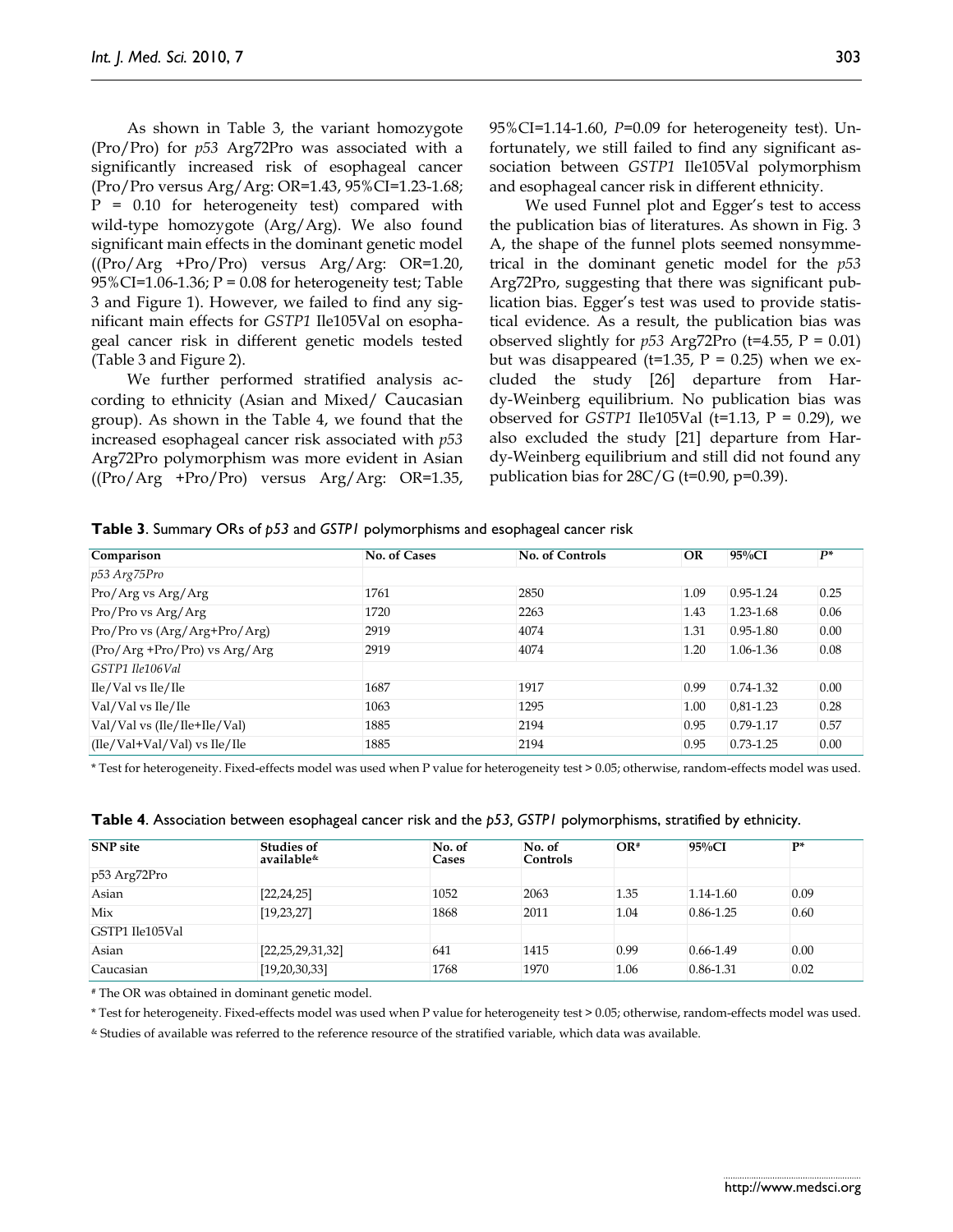





**Figure 2**. ORs (log scale) of esophageal cancer associated with *GSTP1 Ile106Val* for the Ile/Val+Val/Val genotypes, compared with the Ile/Ile genotype.

304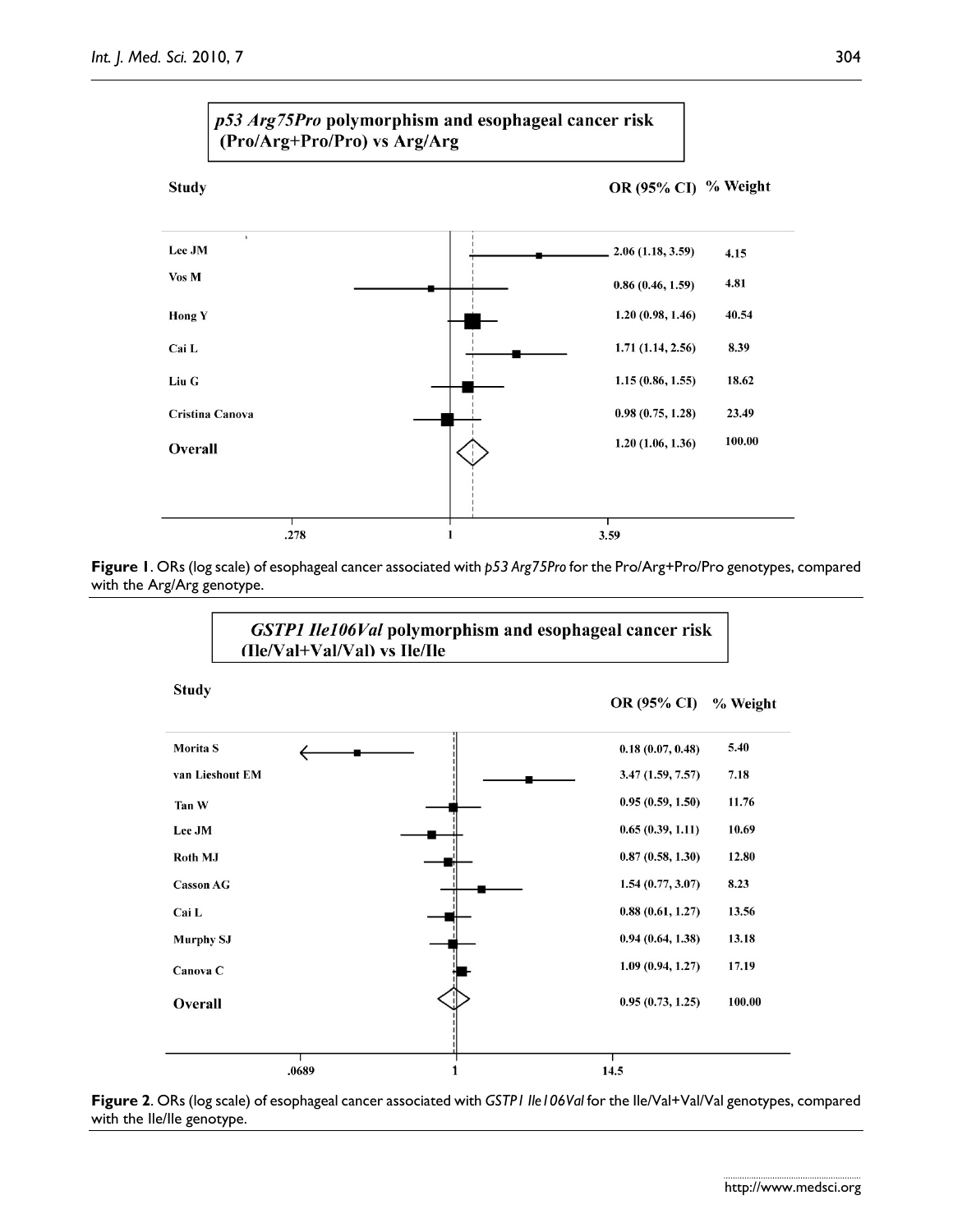

**Figure 3**. Funnel plot analysis to detect publication bias in esophageal cancer. Each point represents a separate study for the indicated association. For each study, the OR is plotted on a logarithmic scale against the precision (the reciprocal of the SE).

#### **Discussion**

The *GSTP1* gene, which encodes the GST π isoenzyme, is the most important form in the esophagus.[35] It can eliminate DNA oxidative products of thymidine or uracil propenal.[36] The 105Val form shows altered affinity and enzymatic activity for some substrates.[37-39] However, our analysis results showed there was no significant relations between *GSTP1* Ile105Val polymorphism and esophageal cancer, but this conclusion was consistent with Hiyama T et al' s review.[40] These findings suggest that the *GSTP1* Ile105Val genotype alone does not show any association with the susceptibility to esophageal cancer, even when stratified by subgroup. This finding is perhaps not surprising, because the functional evidence to support the role of *GSTP1* Ile105Val as an esophageal cancer risk factor is not strong. Although *GSTP1* may encode the GST π isoenzyme in the esophagus, positive effect for esophageal cancer frequently has been detected in those who had some environment exposures such as smoke cigarettes, alcohol drinkers or low level of dietary selenium intake. Therefore, it is reasonable to hypothesize that the *GSTP1* Ile105Val polymorphism may be at best a modifier for esophageal cancer by interactive with some lifestyle and dietary habits, but is not a significant independent susceptibility factor.

The *p53* tumor suppressor pathway is well-known to be crucial in maintaining genomic integrity and preventing cells from oncogenic transformation. When a cell is exposed to genotoxic stress such as DNA damage and oncogene activation, the *p53* protein accumulates rapidly through posttranscriptional mechanisms and is also activated as a transcriptional factor, which leads to cell cycle arrest for DNA repair or apoptotic cell death [41]. Both mice and humans harboring germ line inactivating mutations in one *p53* allele are highly susceptible to cancer: they develop cancer very early in life and at very high frequencies. [42,43]

The functional impact of this *p53* polymorphism has been reported and the Arg/Arg genotype seems to induce apoptosis with faster kinetics and to suppress transformation more efficiently than the Pro/Pro genotype.[15] It was shown that *p53* Pro/Pro exhibits a lower ability to induce apoptosis in vitro than *p53*Arg/Arg.[15] In a pilot study, Zhang et al.[44] showed that subjects carrying the *p53* 72Pro/Pro genotype had a >2-fold increased risk for developing esophageal cancer. These results are consistent with our present meta-analysis study. Thus, it is reasonable to hypothesize that the Arg72Pro polymorphism with reduced activity of *p53* may play more important role in esophageal cancer risk.

In the present meta-analysis on the association between *p53* Arg72Pro, *GSTP1* Ile105Val polymorphisms and risk of esophageal cancer, we found that variant 72Pro of alleles *p53* Arg72Pro could significantly increase the risk of esophageal cancer, although the association were not significantly evident in most studies individually. However, we failed to find any significant association between *GSTP1* Ile105Val and esophageal cancer risk. In stratified analysis, we fur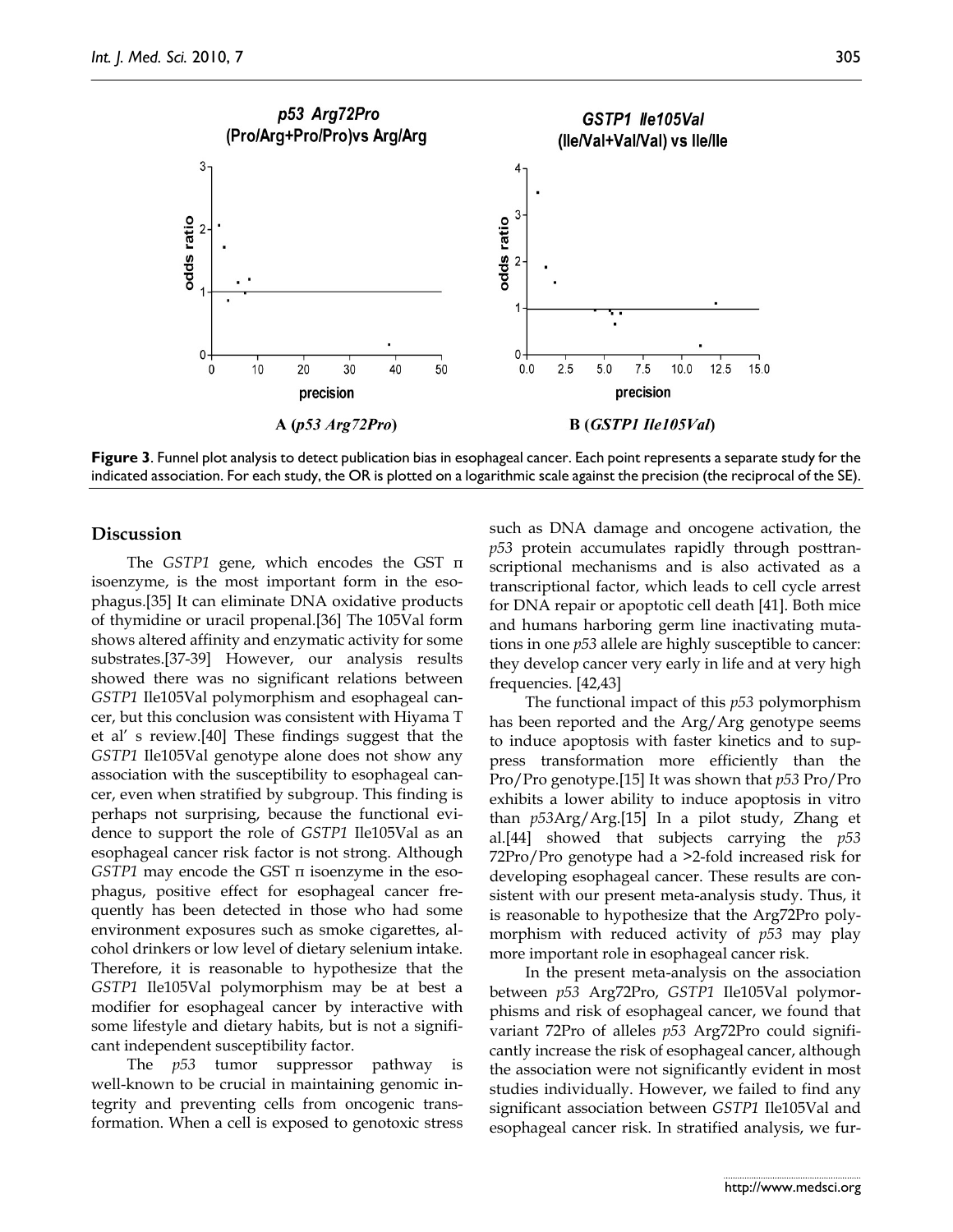ther observed that the association between *p53* Arg72Pro and risk of esophageal cancer was remained significant in Asian population. The different effect of *p53* Arg72Pro polymorphism between ethnicity may result from different genetic background and environmental exposures, which may contribute to the frequency of ethnic difference.

It is worth emphasizing that several environment exposures are regarded as risk factors of esophageal cancer, especially tobacco smoking, which is an established etiologic factor for esophageal cancer [3,45], and exposure to smoke causes genotoxic stress including DNA damage or avoids potential saturation of enzyme activity.[46,47] Several data provided some support for one hypothesis that there may be existed significant interaction between *p53* Arg72Pro or *GSTP1* Ile105Val polymorphism and smoking, though there were not enough report support us to make meta-analysis in current research. Studies with a larger sample size, especially including smoking or another environment factors will be helpful to confirm the findings.

Although there have been consistent findings that the *p53* codon 72 Pro/Pro genotype was associated with increased esophageal SCC risk [40], it is worth mentioning that there are 2 main forms of esophageal cancer histologically, squamous cell carcinoma (SCC) and adenocarcinoma, and each has distinct etiologic and pathologic characteristics. Squamous cell i[s cancer](http://www.health2009.com/Diseases-Conditions/164653.html) located in epithelial cell of the mouth throat or lungs and adenocarcinoma is composed of cells of glandular tissue. Over the past 5 decades, many changes in the prevalence of esophageal cancer have occurred. Prior to this, SCC comprised more than 95% of esophageal malignancies [48]. In our meta-analysis, we had wanted to analysis the association between these two gene polymorphisms and risk of esophageal cancer according to the different pathological type, but most of the included research were majored on SCC, so we failed to conduct related stratified analysis. More molecular epidemiological studies on adenocarcinoma are needed to further elucidate the real association of the *p53* Arg72Pro and *GSTP1* Ile105Val polymorphism with esophageal carcinogenesis.

In conclusion, this meta-analysis of 13 case-control studies provided evidence that the *p53* Arg72Pro polymorphism, but not the *GSTP1* Ile105Val, was significantly associated with increased risk of esophageal cancer, especially in Asian. Further well-designed large studies, particularly referring to gene-gene and gene-environment interactions are warranted to confirm the real contribution of these polymorphisms to esophageal cancer susceptibility.

# **Conflict of Interest**

#### None declared.

#### **References**

- 1 Xing D, Tan W, Lin D: Genetic polymorphisms and susceptibility to esophageal cancer among chinese population (review). Oncol Rep 2003;10:1615-1623.
- 2 Franceschi S, Bidoli E, Negri E, Zambon P, Talamini R, Ruol A, Parpinel M, Levi F, Simonato L, La Vecchia C: Role of macronutrients, vitamins and minerals in the aetiology of squamous-cell carcinoma of the oesophagus. Int J Cancer 2000;86:626-631.
- 3 Gao YT, McLaughlin JK, Blot WJ, Ji BT, Benichou J, Dai Q, Fraumeni JFJr: Risk factors for esophageal cancer in shanghai, china. I. Role of cigarette smoking and alcohol drinking. Int J Cancer 1994;58:192-196.
- 4 Wu Y, Chen J, Ohshima H, Pignatelli B, Boreham J, Li J, Campbell TC, Peto R, Bartsch H: Geographic association between urinary excretion of n-nitroso compounds and oesophageal cancer mortality in china. Int J Cancer 1993;54:713-719.
- 5 Hu J, Nyren O, Wolk A, Bergstrom R, Yuen J, Adami HO, Guo L, Li H, Huang G, Xu X, et al.: Risk factors for oesophageal cancer in northeast china. Int J Cancer 1994;57:38-46.
- 6 Hollstein M, Sidransky D, Vogelstein B, Harris CC: P53 mutations in human cancers. Science 1991;253:49-53.
- 7 Bennett WP, Hollstein MC, Metcalf RA, Welsh JA, He A, Zhu SM, Kusters I, Resau JH, Trump BF, Lane DP, et al.: P53 mutation and protein accumulation during multistage human esophageal carcinogenesis. Cancer Res 1992;52:6092-6097.
- 8 Soussi T, Beroud C: Assessing tp53 status in human tumours to evaluate clinical outcome. Nat Rev Cancer 2001;1:233-240.
- 9 Peters WH, Roelofs HM, Hectors MP, Nagengast FM, Jansen JB: Glutathione and glutathione s-transferases in barrett's epithelium. Br J Cancer 1993;67:1413-1417.
- 10 Cobbe SC, Scobie GC, Pohler E, Hayes JD, Kernohan NM, Dillon JF: Alteration of glutathione s-transferase levels in barrett's metaplasia compared to normal oesophageal epithelium. Eur J Gastroenterol Hepatol 2003;15:41-47.
- 11 Chandra RK, Bentz BG, Haines GK3rd, Robinson AM, Radosevich JA: Expression of glutathione s-transferase pi in benign mucosa, barrett's metaplasia, and adenocarcinoma of the esophagus. Head Neck 2002;24:575-581.
- 12 Compton KR, Orringer MB, Beer DG: Induction of glutathione s-transferase-pi in barrett's metaplasia and barrett's adenocarcinoma cell lines. Mol Carcinog 1999;24:128-136.
- 13 van Lieshout EM, Tiemessen DM, Witteman BJ, Jansen JB, Peters WH: Low glutathione and glutathione s-transferase levels in barrett's esophagus as compared to normal esophageal epithelium. Jpn J Cancer Res 1999;90:81-85.
- 14 Matlashewski GJ, Tuck S, Pim D, Lamb P, Schneider J, Crawford LV: Primary structure polymorphism at amino acid residue 72 of human p53. Mol Cell Biol 1987;7:961-963.
- 15 Thomas M, Kalita A, Labrecque S, Pim D, Banks L, Matlashewski G: Two polymorphic variants of wild-type p53 differ biochemically and biologically. Mol Cell Biol 1999;19:1092-1100.
- 16 Koushik A, Platt RW, Franco EL: P53 codon 72 polymorphism and cervical neoplasia: A meta-analysis review. Cancer Epidemiol Biomarkers Prev 2004;13:11-22.
- 17 Shen H, Solari A, Wang X, Zhang Z, Xu Y, Wang L, Hu X, Guo J, Wei Q: P53 codon 72 polymorphism and risk of gastric cancer in a chinese population. Oncol Rep 2004;11:1115-1120.
- 18 Lacerda LL, Serrano SV, Mathes A, Rey JA, Bello MJ, Casartelli C: An intronic variant in the tp53 gene in a brazilian woman with breast cancer. Cancer Genet Cytogenet 2005;160:160-163.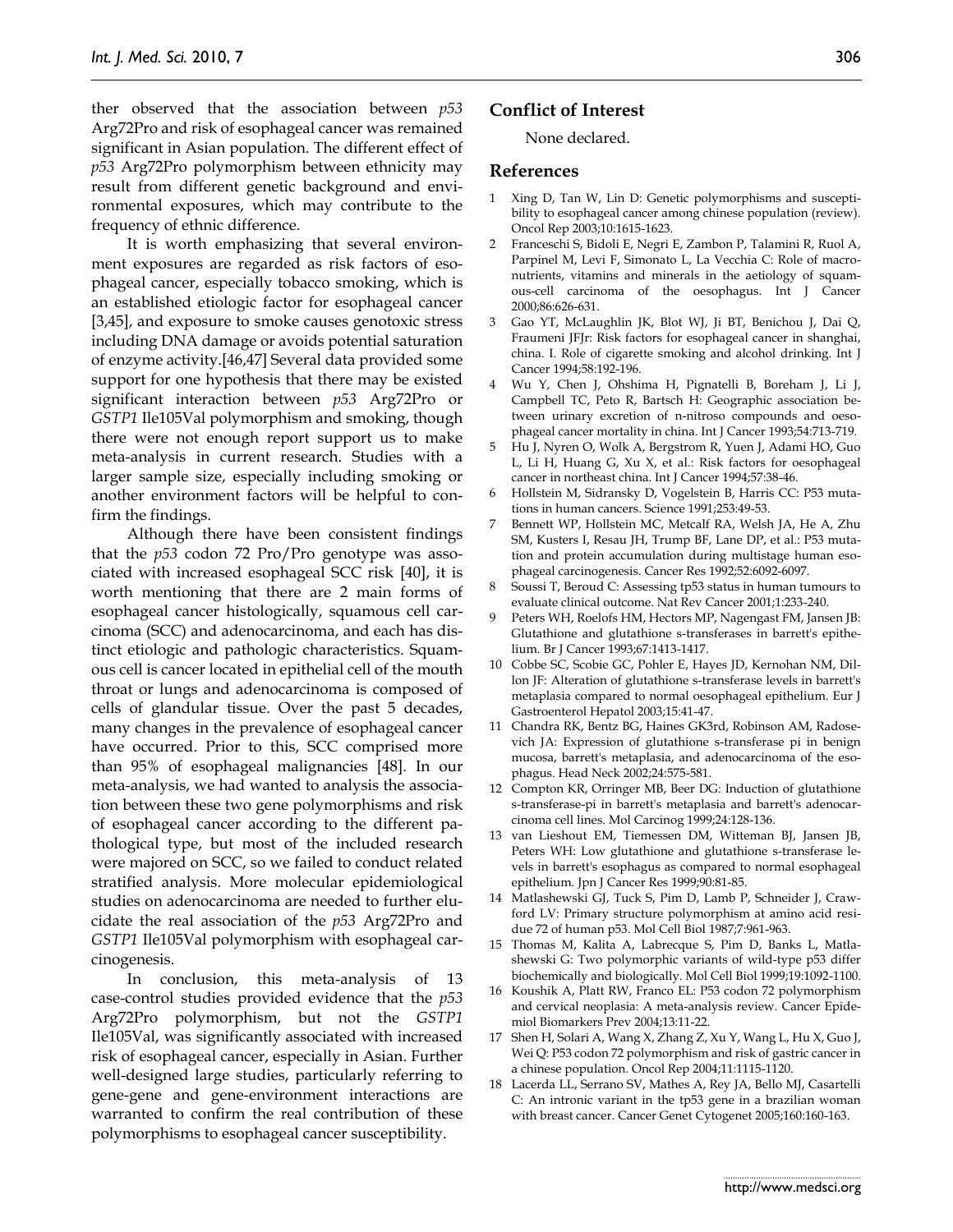- 19 Canova C, Hashibe M, Simonato L, Nelis M, Metspalu A, Lagiou P, Trichopoulos D, Ahrens W, Pigeot I, Merletti F, Richiardi L, Talamini R, Barzan L, Macfarlane GJ, Macfarlane TV, Holcatova I, Bencko V, Benhamou S, Bouchardy C, Kjaerheim K, Lowry R, Agudo A, Castellsague X, Conway DI, McKinney PA, Znaor A, McCartan BE, Healy CM, Marron M, Brennan P: Genetic associations of 115 polymorphisms with cancers of the upper aerodigestive tract across 10 european countries: The arcage project. Cancer Res 2009;69:2956-2965.
- 20 Casson AG, Zheng Z, Porter GA, Guernsey DL: Genetic polymorphisms of microsomal epoxide hydroxylase and glutathione s-transferases m1, t1 and p1, interactions with smoking, and risk for esophageal (barrett) adenocarcinoma. Cancer Detect Prev 2006;30:423-431.
- 21 Casson AG, Zheng Z, Chiasson D, MacDonald K, Riddell DC, Guernsey JR, Guernsey DL, McLaughlin J: Associations between genetic polymorphisms of phase i and ii metabolizing enzymes, p53 and susceptibility to esophageal adenocarcinoma. Cancer Detect Prev 2003;27:139-146.
- 22 Lee JM, Lee YC, Yang SY, Shi WL, Lee CJ, Luh SP, Chen CJ, Hsieh CY, Wu MT: Genetic polymorphisms of p53 and gstp1,but not nat2,are associated with susceptibility to squamous-cell carcinoma of the esophagus. Int J Cancer 2000;89:458-464.
- 23 Vos M, Adams CH, Victor TC, van Helden PD: Polymorphisms and mutations found in the regions flanking exons 5 to 8 of the tp53 gene in a population at high risk for esophageal cancer in south africa. Cancer Genet Cytogenet 2003;140:23-30.
- 24 Hong Y, Miao X, Zhang X, Ding F, Luo A, Guo Y, Tan W, Liu Z, Lin D: The role of p53 and mdm2 polymorphisms in the risk of esophageal squamous cell carcinoma. Cancer 2005;65:9582-9587.
- 25 Cai L, Mu LN, Lu H, Lu QY, You NC, Yu SZ, Le AD, Zhao J, Zhou XF, Marshall J, Heber D, Zhang ZF: Dietary selenium intake and genetic polymorphisms of the gstp1 and p53 genes on the risk of esophageal squamous cell carcinoma. Cancer Epidemiol Biomarkers Prev 2006;15:294-300.
- 26 Yang W, Zhang Y, Tian X, Ning T, Ke Y: P53 codon 72 polymorphism and the risk of esophageal squamous cell carcinoma. Mol Carcinog 2008;47:100-104.
- 27 Liu G, Cescon DW, Zhai R, Zhou W, Kulke MH, Ma C, Xu W, Su L, Asomaning K, Heist RS, Wain JC, Lynch TJ, Christiani DC: P53 arg72pro, mdm2 t309g and ccnd1 g870a polymorphisms are not associated with susceptibility to esophageal adenocarcinoma. Dis Esophagus. 2010;23(1):36-9
- 28 Lin DX, Tang YM, Peng Q, Lu SX, Ambrosone CB, Kadlubar FF: Susceptibility to esophageal cancer and genetic polymorphisms in glutathione s-transferases t1, p1, and m1 and cytochrome p450 2e1. Cancer Epidemiol Biomarkers Prev 1998;7:1013-1018.
- 29 Morita S, Yano M, Tsujinaka T, Ogawa A, Taniguchi M, Kaneko K, Shiozaki H, Doki Y, Inoue M, Monden M: Association between genetic polymorphisms of glutathione s-transferase p1 and n-acetyltransferase 2 and susceptibility to squamous-cell carcinoma of the esophagus. Int J Cancer 1998;79:517-520.
- 30 van Lieshout EM, Roelofs HM, Dekker S, Mulder CJ, Wobbes T, Jansen JB, Peters WH: Polymorphic expression of the glutathione s-transferase p1 gene and its susceptibility to barrett's esophagus and esophageal carcinoma. Cancer Res 1999;59:586-589.
- 31 Tan W, Song N, Wang GQ, Liu Q, Tang HJ, Kadlubar FF, Lin DX: Impact of genetic polymorphisms in cytochrome p450 2e1 and glutathione s-transferases m1, t1, and p1 on susceptibility to esophageal cancer among high-risk individuals in china. Cancer Epidemiol Biomarkers Prev 2000;9:551-556.
- 32 Roth MJ, Abnet CC, Johnson LL, Mark SD, Dong ZW, Taylor PR, Dawsey SM, Qiao YL: Polymorphic variation of cyp1a1 is associated with the risk of gastric cardia cancer: A prospective

case-cohort study of cytochrome p-450 1a1 and gst enzymes. Cancer Causes Control 2004;15:1077-1083.

- 33 Murphy SJ, Hughes AE, Patterson CC, Anderson LA, Watson RG, Johnston BT, Comber H, McGuigan J, Reynolds JV, Murray LJ: A population-based association study of snps of gstp1, mnsod, gpx2 and barrett's esophagus and esophageal adenocarcinoma. Carcinogenesis 2007;28:1323-1328.
- 34 Egger M, Davey Smith G, Schneider M, Minder C: Bias in meta-analysis detected by a simple, graphical test. BMJ 1997;315:629-634.
- 35 Lee JM, Wu MT, Lee YC, Yang SY, Chen JS, Hsu HH, Huang PM, Kuo SW, Lee CJ, Chen CJ: Association of gstp1 polymorphism and survival for esophageal cancer. Clin Cancer Res 2005;11:4749-4753.
- 36 Berhane K, Widersten M, Engstrom A, Kozarich JW, Mannervik B: Detoxication of base propenals and other alpha, beta-unsaturated aldehyde products of radical reactions and lipid peroxidation by human glutathione transferases. Proc Natl Acad Sci U S A 1994;91:1480-1484.
- 37 Sundberg K, Johansson AS, Stenberg G, Widersten M, Seidel A, Mannervik B, Jernstrom B: Differences in the catalytic efficiencies of allelic variants of glutathione transferase p1-1 towards carcinogenic diol epoxides of polycyclic aromatic hydrocarbons. Carcinogenesis 1998;19:433-436.
- 38 Zimniak P, Nanduri B, Pikula S, Bandorowicz-Pikula J, Singhal SS, Srivastava SK, Awasthi S, Awasthi YC: Naturally occurring human glutathione s-transferase gstp1-1 isoforms with isoleucine and valine in position 104 differ in enzymic properties. Eur J Biochem 1994;224:893-899.
- 39 Hu X, Xia H, Srivastava SK, Herzog C, Awasthi YC, Ji X, Zimniak P, Singh SV: Activity of four allelic forms of glutathione s-transferase hgstp1-1 for diol epoxides of polycyclic aromatic hydrocarbons. Biochem Biophys Res Commun 1997;238:397-402.
- 40 Hiyama T, Yoshihara M, Tanaka S, Chayama K: Genetic polymorphisms and esophageal cancer risk. Int J Cancer 2007;121:1643-1658.
- 41 Velculescu VE, Zhang L, Zhou W, Vogelstein J, Basrai MA, Bassett DEJr., Hieter P, Vogelstein B, Kinzler KW: Characterization of the yeast transcriptome. Cell 1997;88:243-251.
- 42 Donehower LA, Harvey M, Slagle BL, McArthur MJ, Montgomery CAJr., Butel JS, Bradley A: Mice deficient for p53 are developmentally normal but susceptible to spontaneous tumours. Nature 1992;356:215-221.
- 43 Malkin D, Li FP, Strong LC, Fraumeni JFJr., Nelson CE, Kim DH, Kassel J, Gryka MA, Bischoff FZ, Tainsky MA, et al.: Germ line p53 mutations in a familial syndrome of breast cancer, sarcomas, and other neoplasms. Science 1990;250:1233-1238.
- 44 Zhang L, Xing D, He Z, Lin D: [p53 gene codon 72 polymorphism and susceptibility to esophageal squamous cell carcinoma in a chinese population]. Zhonghua Yi Xue Yi Chuan Xue Za Zhi 2002;19:10-13.
- 45 Engel LS, Chow WH, Vaughan TL, Gammon MD, Risch HA, Stanford JL, Schoenberg JB, Mayne ST, Dubrow R, Rotterdam H, West AB, Blaser M, Blot WJ, Gail MH, Fraumeni JFJr.: Population attributable risks of esophageal and gastric cancers. J Natl Cancer Inst 2003;95:1404-1413.
- 46 DeMarini DM: Genotoxicity of tobacco smoke and tobacco smoke condensate: A review. Mutat Res 2004;567:447-474.
- 47 Malats N, Camus-Radon AM, Nyberg F, Ahrens W, Constantinescu V, Mukeria A, Benhamou S, Batura-Gabryel H, Bruske-Hohlfeld I, Simonato L, Menezes A, Lea S, Lang M, Boffetta P: Lung cancer risk in nonsmokers and gstm1 and gstt1 genetic polymorphism. Cancer Epidemiol Biomarkers Prev 2000;9:827-833.